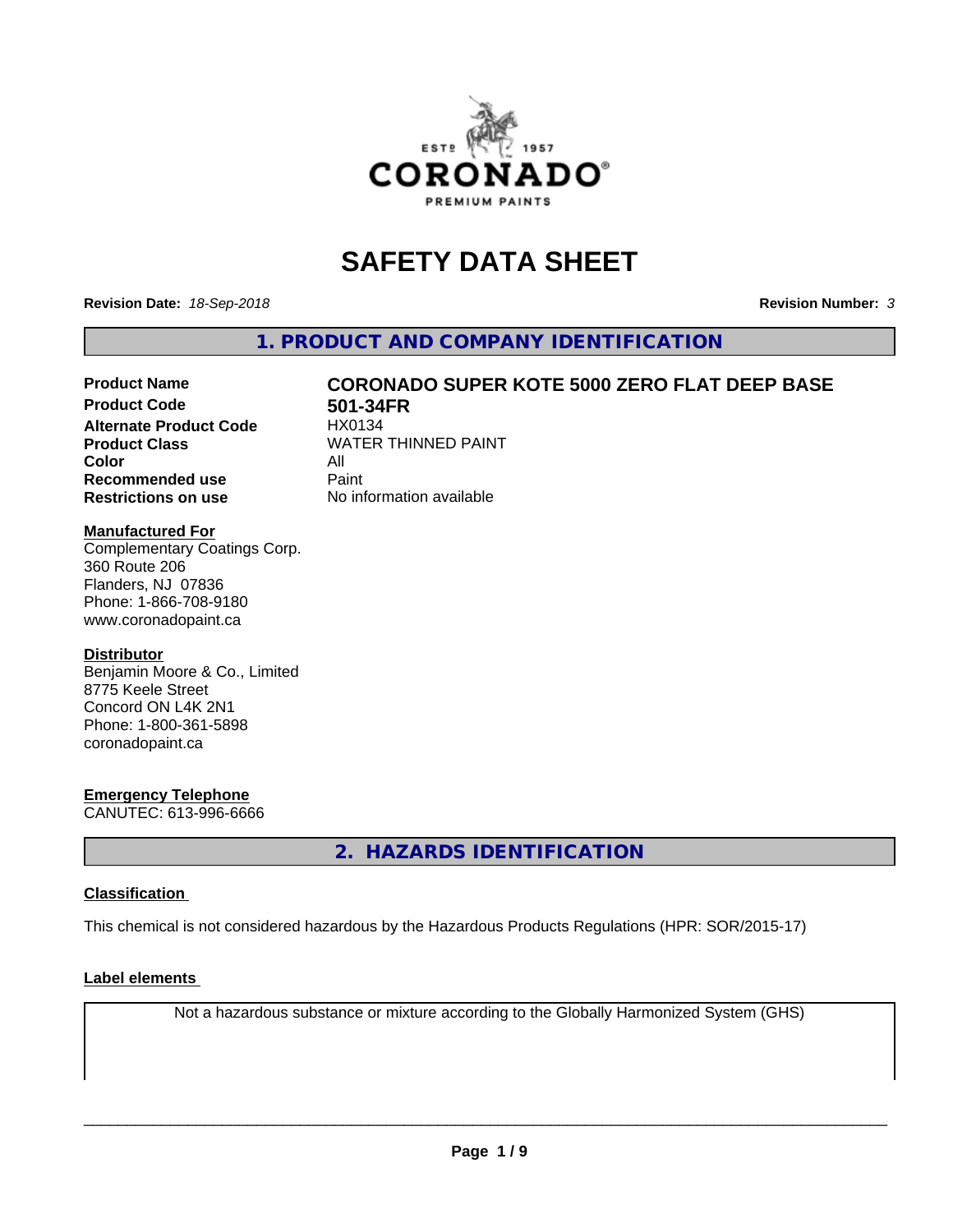**Appearance** liquid

**Odor** little or no odor

**Other information**

No information available

### **3. COMPOSITION INFORMATION ON COMPONENTS**

\_\_\_\_\_\_\_\_\_\_\_\_\_\_\_\_\_\_\_\_\_\_\_\_\_\_\_\_\_\_\_\_\_\_\_\_\_\_\_\_\_\_\_\_\_\_\_\_\_\_\_\_\_\_\_\_\_\_\_\_\_\_\_\_\_\_\_\_\_\_\_\_\_\_\_\_\_\_\_\_\_\_\_\_\_\_\_\_\_\_\_\_\_

| Chemical name      | CAS No.    | Weight-% |
|--------------------|------------|----------|
| Limestone          | 1317-65-3  | $3 - 7%$ |
| Diatomaceous earth | 61790-53-2 | $3 - 7%$ |
| Calcium carbonate  | 471-34-1   | $-5%$    |
| Titanium dioxide   | 13463-67-7 | $-5%$    |

|                                                                        | 4. FIRST AID MEASURES                                                                                           |
|------------------------------------------------------------------------|-----------------------------------------------------------------------------------------------------------------|
| <b>General Advice</b>                                                  | No hazards which require special first aid measures.                                                            |
| <b>Eye Contact</b>                                                     | Rinse thoroughly with plenty of water for at least 15<br>minutes and consult a physician.                       |
| <b>Skin Contact</b>                                                    | Wash off immediately with soap and plenty of water while<br>removing all contaminated clothes and shoes.        |
| <b>Inhalation</b>                                                      | Move to fresh air. If symptoms persist, call a physician.                                                       |
| Ingestion                                                              | Clean mouth with water and afterwards drink plenty of<br>water. Consult a physician if necessary.               |
| <b>Most Important Symptoms/Effects</b>                                 | None known.                                                                                                     |
| <b>Notes To Physician</b>                                              | Treat symptomatically.                                                                                          |
|                                                                        | 5. FIRE-FIGHTING MEASURES                                                                                       |
| <b>Suitable Extinguishing Media</b>                                    | Use extinguishing measures that are appropriate to local<br>circumstances and the surrounding environment.      |
| <b>Protective Equipment And Precautions For</b><br><b>Firefighters</b> | As in any fire, wear self-contained breathing apparatus<br>pressure-demand, MSHA/NIOSH (approved or equivalent) |

and full protective gear.

**Specific Hazards Arising From The Chemical Closed containers may rupture if exposed to fire or** extreme heat.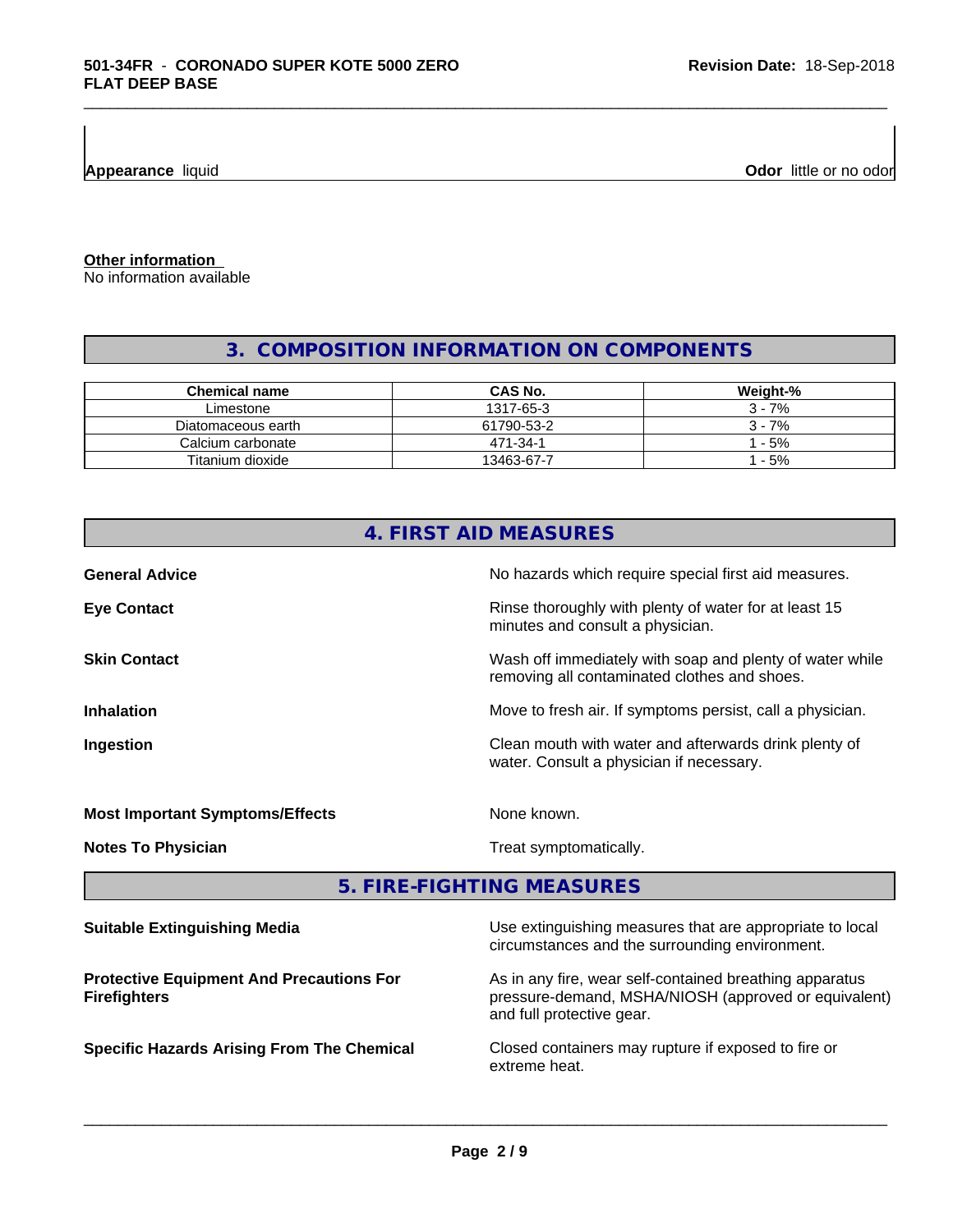| <b>Sensitivity To Mechanical Impact</b>                                          | No                                                 |                                |
|----------------------------------------------------------------------------------|----------------------------------------------------|--------------------------------|
| <b>Sensitivity To Static Discharge</b>                                           | No.                                                |                                |
| <b>Flash Point Data</b><br>Flash Point (°F)<br>Flash Point (°C)<br><b>Method</b> | Not applicable<br>Not applicable<br>Not applicable |                                |
| <b>Flammability Limits In Air</b>                                                |                                                    |                                |
| Lower flammability limit:<br><b>Upper flammability limit:</b>                    | Not applicable<br>Not applicable                   |                                |
| <b>NFPA</b><br>Health: 1<br>Flammability: 0                                      | <b>Instability: 0</b>                              | <b>Special: Not Applicable</b> |
| <b>NFPA Legend</b>                                                               |                                                    |                                |

\_\_\_\_\_\_\_\_\_\_\_\_\_\_\_\_\_\_\_\_\_\_\_\_\_\_\_\_\_\_\_\_\_\_\_\_\_\_\_\_\_\_\_\_\_\_\_\_\_\_\_\_\_\_\_\_\_\_\_\_\_\_\_\_\_\_\_\_\_\_\_\_\_\_\_\_\_\_\_\_\_\_\_\_\_\_\_\_\_\_\_\_\_

- 0 Not Hazardous
- 1 Slightly
- 2 Moderate
- 3 High
- 4 Severe

*The ratings assigned are only suggested ratings, the contractor/employer has ultimate responsibilities for NFPA ratings where this system is used.*

*Additional information regarding the NFPA rating system is available from the National Fire Protection Agency (NFPA) at www.nfpa.org.*

#### **6. ACCIDENTAL RELEASE MEASURES**

| <b>Personal Precautions</b>      | Avoid contact with skin, eyes and clothing. Ensure<br>adequate ventilation.                          |
|----------------------------------|------------------------------------------------------------------------------------------------------|
| <b>Other Information</b>         | Prevent further leakage or spillage if safe to do so.                                                |
| <b>Environmental precautions</b> | See Section 12 for additional Ecological Information.                                                |
| <b>Methods for Cleaning Up</b>   | Soak up with inert absorbent material. Sweep up and<br>shovel into suitable containers for disposal. |

**7. HANDLING AND STORAGE**

Handling **Handling Avoid contact with skin, eyes and clothing. Avoid breathing Handling** vapors, spray mists or sanding dust. In case of insufficient ventilation, wear suitable respiratory equipment. **Storage Keep container tightly closed. Keep out of the reach of the reach of the reach of the reach of the reach of the reach of the reach of the reach of the reach of the reach of the reach of the reach of the reach of** children. **Incompatible Materials Incompatible Materials No information available** 

### **8. EXPOSURE CONTROLS/PERSONAL PROTECTION**

**Exposure Limits**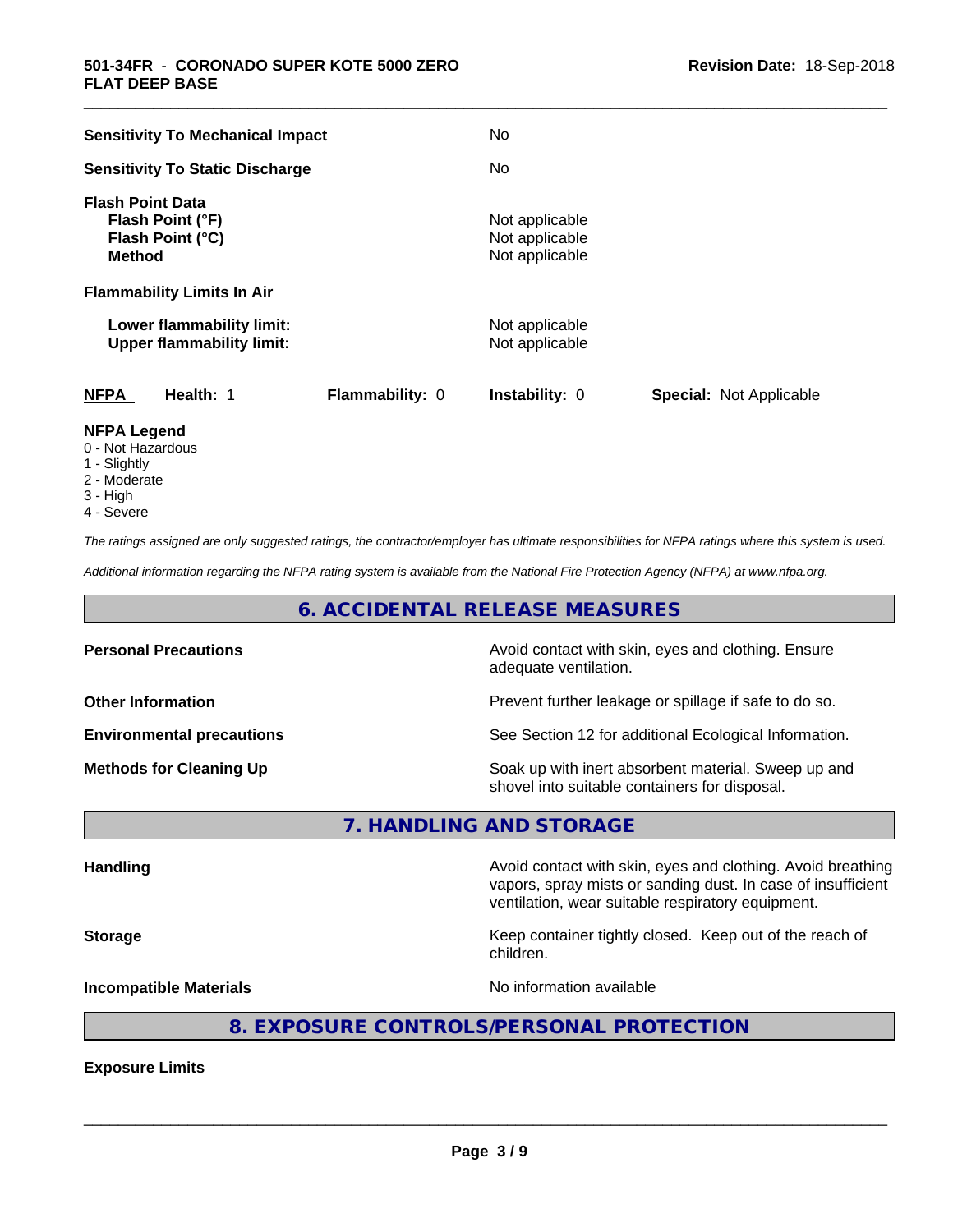| <b>Chemical name</b> | <b>ACGIH TLV</b> | <b>Alberta</b>    | <b>British Columbia</b>    | <b>Ontario</b>    | Quebec                      |
|----------------------|------------------|-------------------|----------------------------|-------------------|-----------------------------|
| Limestone            | N/E              | 10 mg/m $3$ - TWA | 10 $mq/m3$ - TWA           | N/E               | $10 \text{ mg/m}^3$ - TWAEV |
|                      |                  |                   | $3 \text{ mg/m}^3$ - TWA   |                   |                             |
|                      |                  |                   | $20 \text{ mg/m}^3$ - STEL |                   |                             |
| Diatomaceous earth   | N/E              | N/E               | $4 \text{ mg/m}^3$ - TWA   | N/E               | 6 mg/m <sup>3</sup> - TWAEV |
|                      |                  |                   | $1.5 \text{ mg/m}^3$ - TWA |                   |                             |
| Calcium carbonate    | N/E              | 10 mg/m $3$ - TWA | N/E                        | N/E               | $10 \text{ ma/m}^3$ - TWAEV |
| Titanium dioxide     | 10 $mq/m3$ - TWA | 10 mg/m $3$ - TWA | 10 mg/m $3$ - TWA          | 10 mg/m $3$ - TWA | 10 mg/m $3$ - TWAEV         |
|                      |                  |                   | $3 \text{ ma/m}^3$ - TWA   |                   |                             |

\_\_\_\_\_\_\_\_\_\_\_\_\_\_\_\_\_\_\_\_\_\_\_\_\_\_\_\_\_\_\_\_\_\_\_\_\_\_\_\_\_\_\_\_\_\_\_\_\_\_\_\_\_\_\_\_\_\_\_\_\_\_\_\_\_\_\_\_\_\_\_\_\_\_\_\_\_\_\_\_\_\_\_\_\_\_\_\_\_\_\_\_\_

#### **Legend**

ACGIH - American Conference of Governmental Industrial Hygienists Alberta - Alberta Occupational Exposure Limits British Columbia - British Columbia Occupational Exposure Limits Ontario - Ontario Occupational Exposure Limits Quebec - Quebec Occupational Exposure Limits N/E - Not established

# **Personal Protective Equipment**

**Engineering Measures Ensure adequate ventilation, especially in confined areas.** 

**Eye/Face Protection** Safety glasses with side-shields. **Skin Protection Protection Protective gloves and impervious clothing. Respiratory Protection In case of insufficient ventilation wear suitable respiratory** equipment.

**Hygiene Measures Avoid contact with skin, eyes and clothing. Remove and Avoid contact with skin, eyes and clothing. Remove and Avoid contact with skin, eyes and clothing. Remove and** wash contaminated clothing before re-use. Wash thoroughly after handling.

#### **9. PHYSICAL AND CHEMICAL PROPERTIES**

**Appearance** liquid **Odor** little or no odor **Odor Threshold No information available No information available Density (lbs/gal)** 9.8 - 10.2 **Specific Gravity** 1.17 - 1.22 **pH** No information available **Viscosity (cps)** No information available **Solubility(ies)** No information available **Water solubility Water solubility Water solubility Water solubility Water solubility Water solution Evaporation Rate Conservation Rate** No information available valuable valuable valuable valuable valuable valuable valuable valuable **Vapor** pressure @20 °C (kPa) **Vapor density Vapor density No information available Wt. % Solids 30 - 40<br>
<b>Vol. % Solids** 30 - 40<br> **Vol. % Solids** 30 - 30 **Vol. % Solids Wt.** % Volatiles 60 - 70 **Vol. % Volatiles** 70 - 80 **VOC Regulatory Limit (g/L)** < 5 **Boiling Point (°F)** 212 **Boiling Point (°C)** 100 **Freezing Point (°F)** 32 **Freezing Point (°C)** 0 **Flash Point (°F)** Not applicable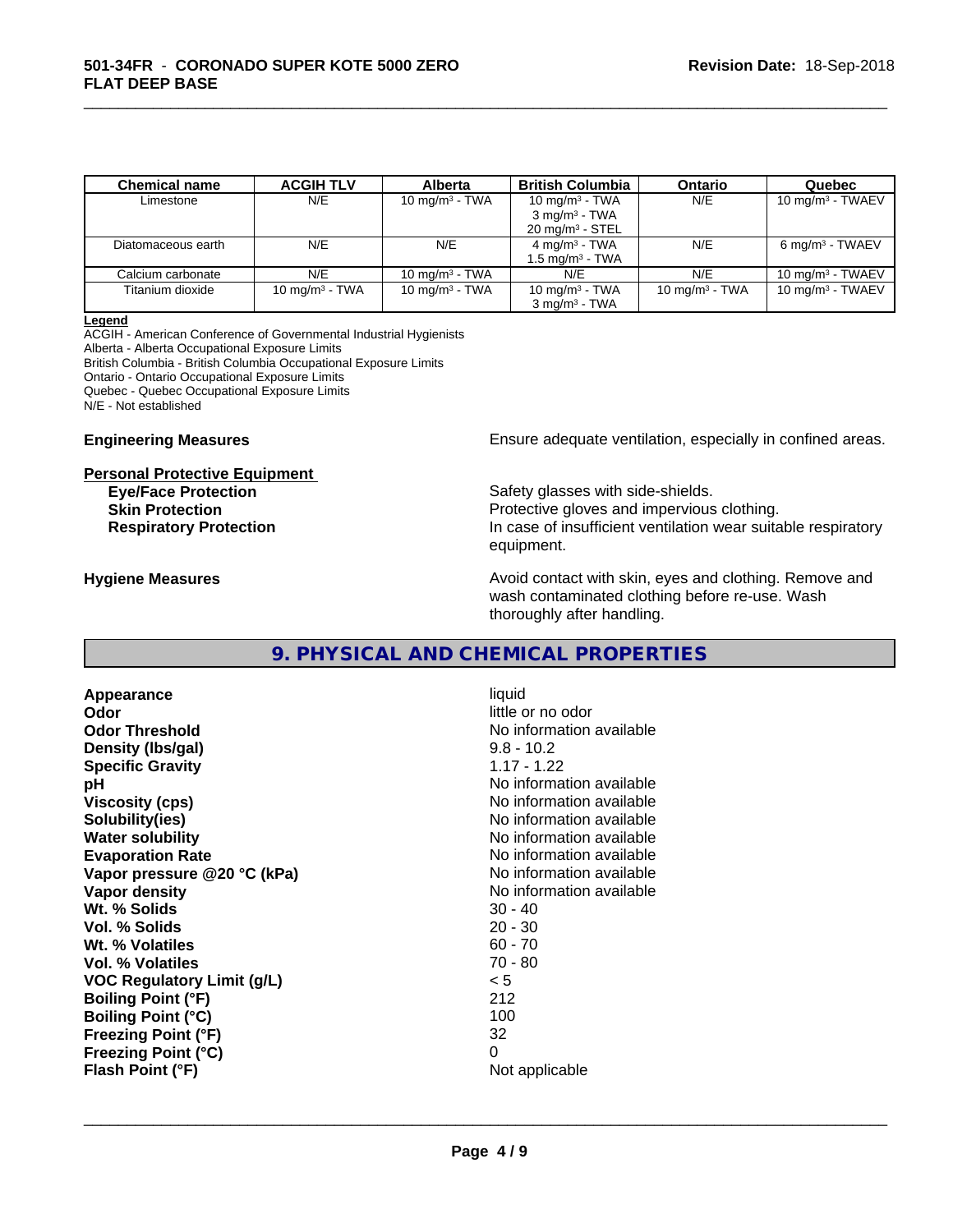**Flash Point (°C)**<br> **Method** Not applicable<br> **Method** Not applicable **Flammability (solid, gas)**<br> **Commability limit:**<br>
Upper flammability limit:<br>
Not applicable **Upper flammability limit:**<br> **Lower flammability limit:**<br>
Not applicable<br>
Not applicable **Lower flammability limit:**<br> **Autoignition Temperature (°F)**<br>
Mo information available **Autoignition Temperature (°F) Autoignition Temperature (°C)**<br> **Decomposition Temperature (°F)** No information available **Decomposition Temperature (°F)** No information available<br> **Decomposition Temperature (°C)** No information available **Decomposition Temperature (°C) Partition coefficient Contract Contract Contract Contract Contract Contract Contract Contract Contract Contract Contract Contract Contract Contract Contract Contract Contract Contract Contract Contract Contract Contract** 

**Not applicable**<br>Not applicable

\_\_\_\_\_\_\_\_\_\_\_\_\_\_\_\_\_\_\_\_\_\_\_\_\_\_\_\_\_\_\_\_\_\_\_\_\_\_\_\_\_\_\_\_\_\_\_\_\_\_\_\_\_\_\_\_\_\_\_\_\_\_\_\_\_\_\_\_\_\_\_\_\_\_\_\_\_\_\_\_\_\_\_\_\_\_\_\_\_\_\_\_\_

#### **10. STABILITY AND REACTIVITY**

| <b>Reactivity</b>                         | Not Applicable                           |
|-------------------------------------------|------------------------------------------|
| <b>Chemical Stability</b>                 | Stable under normal conditions.          |
| <b>Conditions to avoid</b>                | Prevent from freezing.                   |
| <b>Incompatible Materials</b>             | No materials to be especially mentioned. |
| <b>Hazardous Decomposition Products</b>   | None under normal use.                   |
| <b>Possibility of hazardous reactions</b> | None under normal conditions of use.     |

### **11. TOXICOLOGICAL INFORMATION**

**Product Information Information on likely routes of exposure**

**Acute Toxicity** 

**Principal Routes of Exposure Exposure** Eye contact, skin contact and inhalation.

**Product Information Intervention No information available** 

 $\overline{\phantom{a}}$  ,  $\overline{\phantom{a}}$  ,  $\overline{\phantom{a}}$  ,  $\overline{\phantom{a}}$  ,  $\overline{\phantom{a}}$  ,  $\overline{\phantom{a}}$  ,  $\overline{\phantom{a}}$  ,  $\overline{\phantom{a}}$  ,  $\overline{\phantom{a}}$  ,  $\overline{\phantom{a}}$  ,  $\overline{\phantom{a}}$  ,  $\overline{\phantom{a}}$  ,  $\overline{\phantom{a}}$  ,  $\overline{\phantom{a}}$  ,  $\overline{\phantom{a}}$  ,  $\overline{\phantom{a}}$ 

#### **Symptoms** related to the physical, chemical and toxicological characteristics

**Symptoms** No information available

**Delayed and immediate effects as well as chronic effects from short and long-term exposure**

| Eye contact                  | May cause slight irritation                              |
|------------------------------|----------------------------------------------------------|
| <b>Skin contact</b>          | Substance may cause slight skin irritation. Prolonged or |
|                              | repeated contact may dry skin and cause irritation.      |
| <b>Inhalation</b>            | May cause irritation of respiratory tract.               |
| Ingestion                    | Ingestion may cause gastrointestinal irritation, nausea, |
|                              | vomiting and diarrhea.                                   |
| <b>Sensitization</b>         | No information available.                                |
| <b>Neurological Effects</b>  | No information available.                                |
| <b>Mutagenic Effects</b>     | No information available.                                |
| <b>Reproductive Effects</b>  | No information available.                                |
| <b>Developmental Effects</b> | No information available.                                |
|                              |                                                          |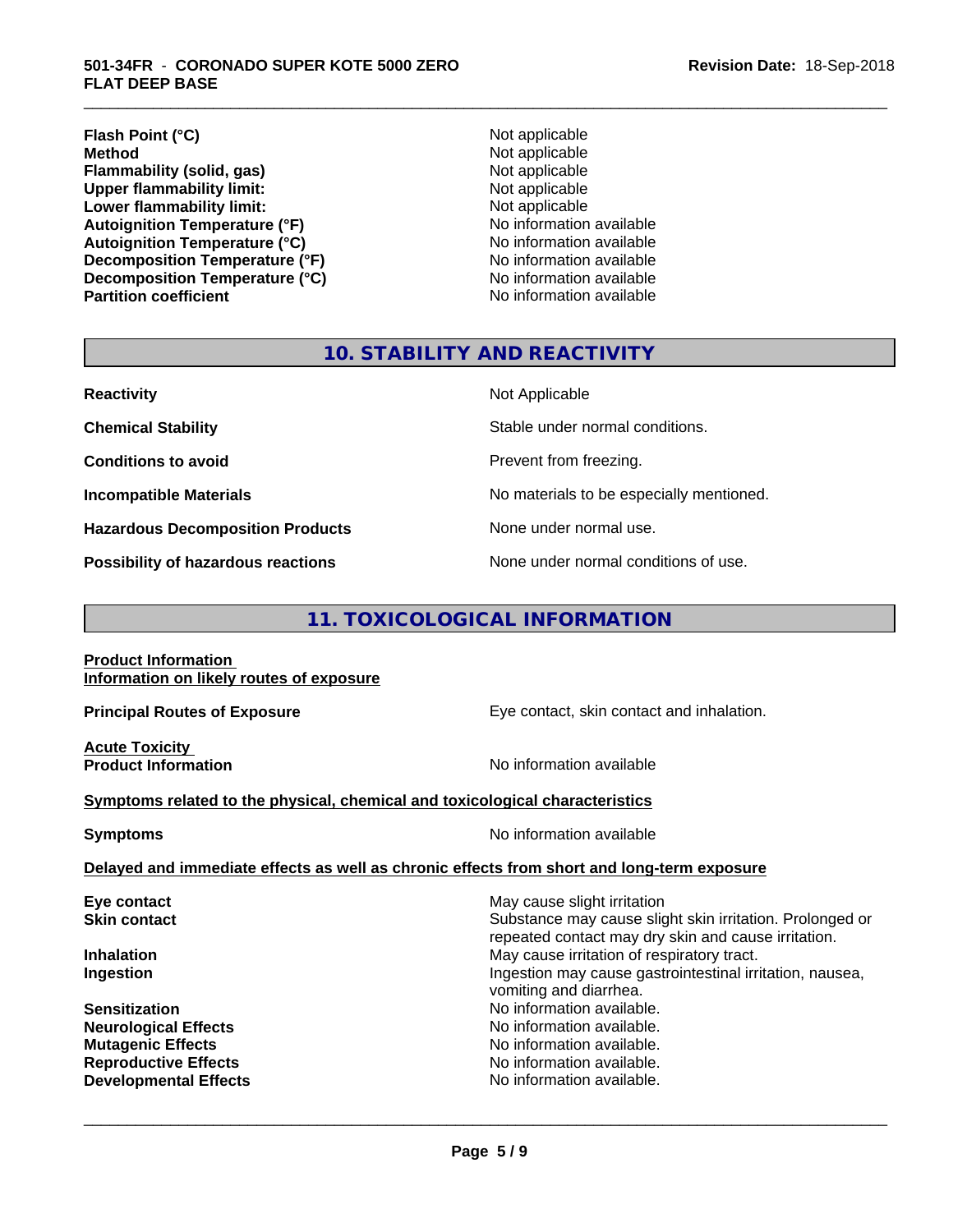#### **Target organ effects No information available.**<br> **STOT - single exposure No information available. STOT** - single exposure<br> **STOT** - repeated exposure<br> **STOT** - repeated exposure<br>
No information available. **STOT - repeated exposure and intervals and information available.**<br> **Other adverse effects CONFING ACCOUNTER CONFING AVAILA No information available. Other adverse effects Aspiration Hazard Aspiration Hazard No information available.**

\_\_\_\_\_\_\_\_\_\_\_\_\_\_\_\_\_\_\_\_\_\_\_\_\_\_\_\_\_\_\_\_\_\_\_\_\_\_\_\_\_\_\_\_\_\_\_\_\_\_\_\_\_\_\_\_\_\_\_\_\_\_\_\_\_\_\_\_\_\_\_\_\_\_\_\_\_\_\_\_\_\_\_\_\_\_\_\_\_\_\_\_\_

**Numerical measures of toxicity**

**The following values are calculated based on chapter 3.1 of the GHS document**

**ATEmix (oral)** 21895 mg/kg

**Component Information**

Calcium carbonate LD50 Oral: 6450 mg/kg (Rat) Titanium dioxide LD50 Oral: > 10000 mg/kg (Rat)

#### **Chronic Toxicity**

#### **Carcinogenicity**

*The information below indicateswhether each agency has listed any ingredient as a carcinogen:.*

| <b>Chemical name</b>  | IARC                                | <b>NTP</b> |
|-----------------------|-------------------------------------|------------|
|                       | $2B -$<br>Possible Human Carcinogen |            |
| Titanium J<br>dioxide |                                     |            |

• Although IARC has classified titanium dioxide as possibly carcinogenic to humans (2B), their summary concludes: "No significant exposure to titanium dioxide is thought to occur during the use of products in which titanium dioxide is bound to other materials, such as paint."

#### **Legend**

IARC - International Agency for Research on Cancer NTP - National Toxicity Program OSHA - Occupational Safety & Health Administration

**12. ECOLOGICAL INFORMATION**

#### **Ecotoxicity Effects**

The environmental impact of this product has not been fully investigated.

#### **Product Information**

#### **Acute Toxicity to Fish**

No information available

#### **Acute Toxicity to Aquatic Invertebrates**

No information available

#### **Acute Toxicity to Aquatic Plants**

No information available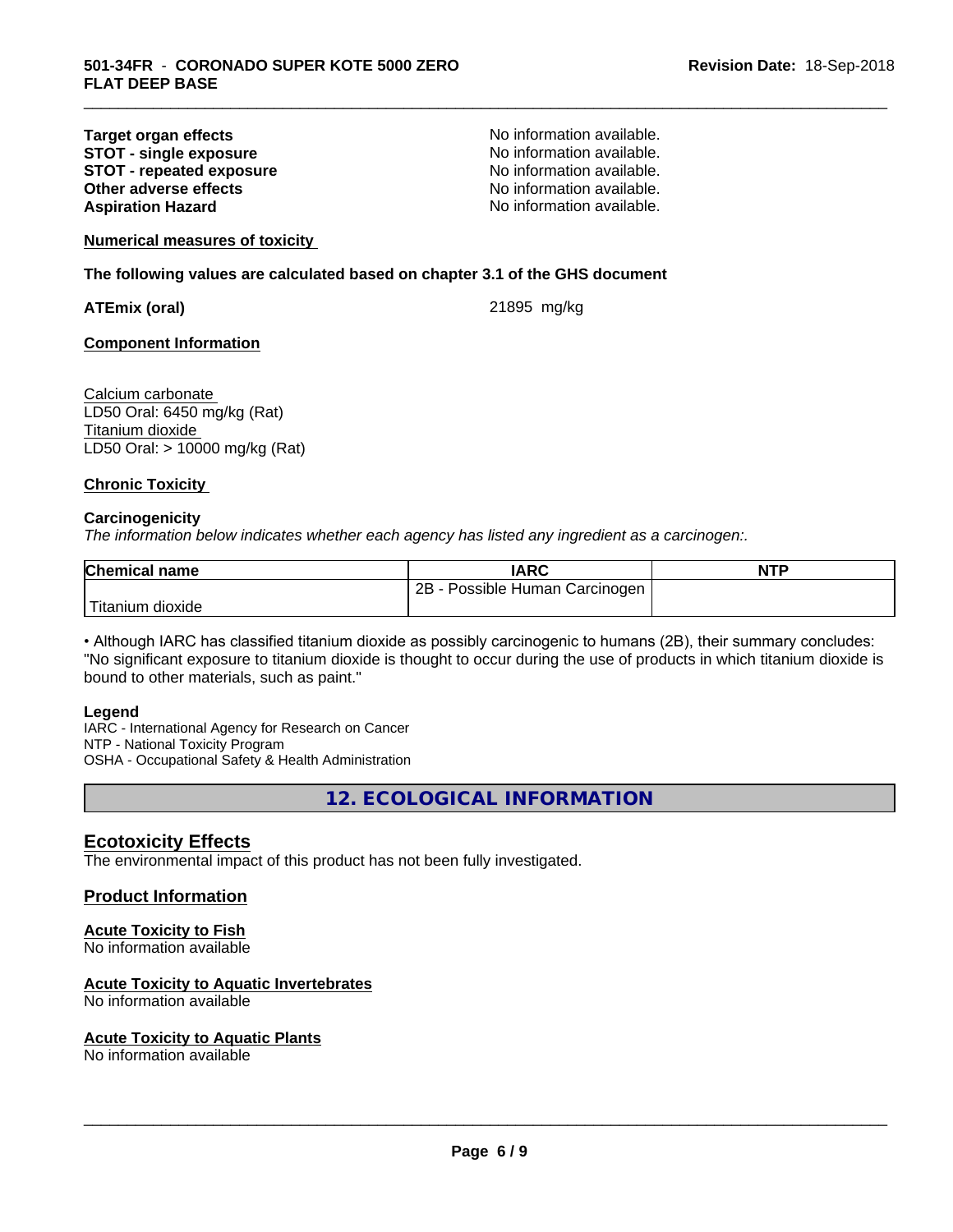#### **Persistence / Degradability**

No information available.

#### **Bioaccumulation**

No information available.

#### **Mobility in Environmental Media**

No information available.

#### **Ozone**

No information available

#### **Component Information**

#### **Acute Toxicity to Fish**

Titanium dioxide  $LCS0:$  > 1000 mg/L (Fathead Minnow - 96 hr.)

#### **Acute Toxicity to Aquatic Invertebrates**

No information available

#### **Acute Toxicity to Aquatic Plants**

No information available

### **13. DISPOSAL CONSIDERATIONS**

**Waste Disposal Method Dispose of in accordance with federal, state, provincial,** and local regulations. Local requirements may vary, consult your sanitation department or state-designated environmental protection agency for more disposal options.

#### **14. TRANSPORT INFORMATION**

**TDG** Not regulated

\_\_\_\_\_\_\_\_\_\_\_\_\_\_\_\_\_\_\_\_\_\_\_\_\_\_\_\_\_\_\_\_\_\_\_\_\_\_\_\_\_\_\_\_\_\_\_\_\_\_\_\_\_\_\_\_\_\_\_\_\_\_\_\_\_\_\_\_\_\_\_\_\_\_\_\_\_\_\_\_\_\_\_\_\_\_\_\_\_\_\_\_\_

**ICAO / IATA** Not regulated

**IMDG / IMO** Not regulated

 $\overline{\phantom{a}}$  ,  $\overline{\phantom{a}}$  ,  $\overline{\phantom{a}}$  ,  $\overline{\phantom{a}}$  ,  $\overline{\phantom{a}}$  ,  $\overline{\phantom{a}}$  ,  $\overline{\phantom{a}}$  ,  $\overline{\phantom{a}}$  ,  $\overline{\phantom{a}}$  ,  $\overline{\phantom{a}}$  ,  $\overline{\phantom{a}}$  ,  $\overline{\phantom{a}}$  ,  $\overline{\phantom{a}}$  ,  $\overline{\phantom{a}}$  ,  $\overline{\phantom{a}}$  ,  $\overline{\phantom{a}}$ 

#### **15. REGULATORY INFORMATION**

#### **International Inventories**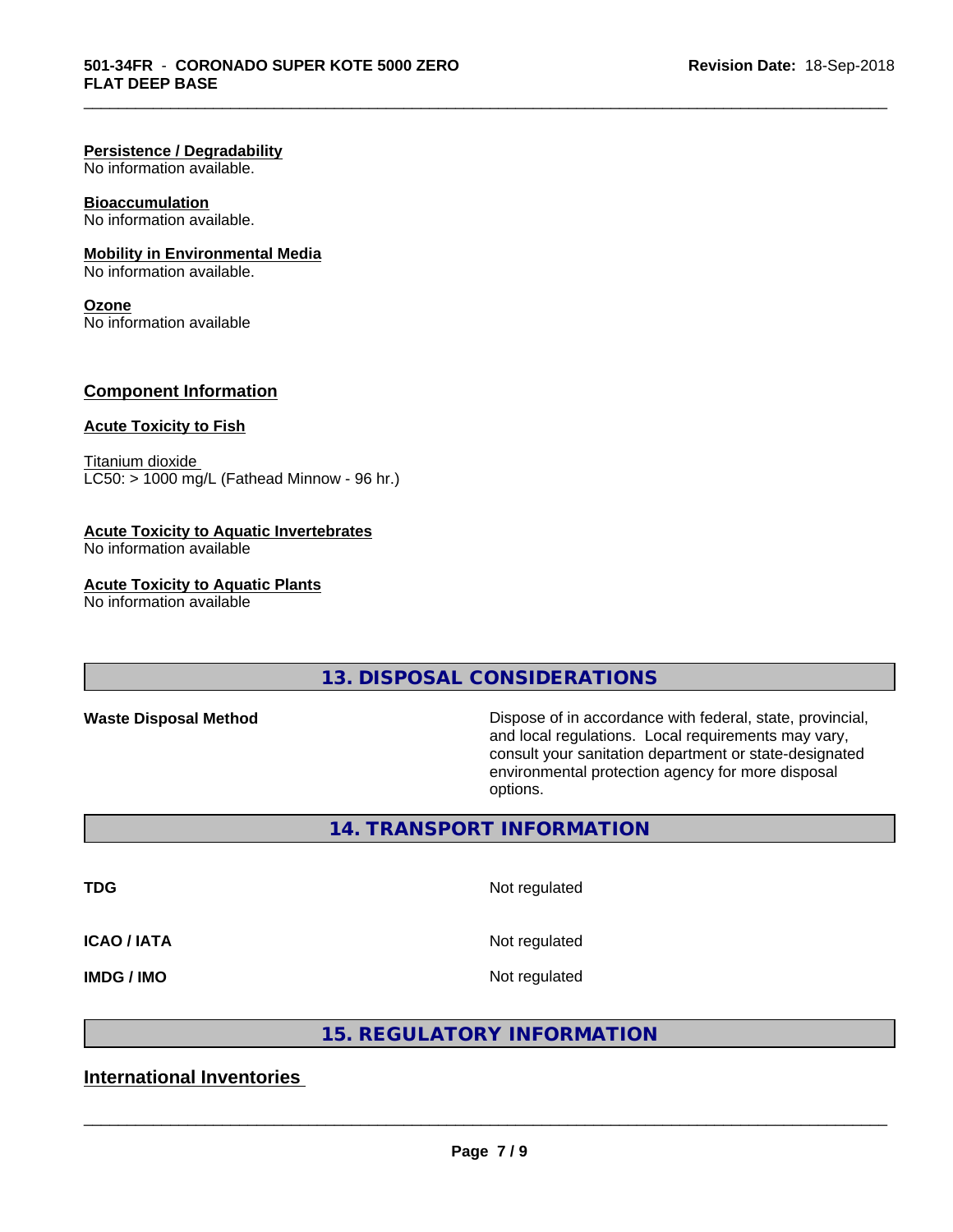| <b>TSCA: United States</b> | Yes - All components are listed or exempt. |
|----------------------------|--------------------------------------------|
| <b>DSL: Canada</b>         | Yes - All components are listed or exempt. |

#### **National Pollutant Release Inventory (NPRI)**

#### **NPRI Parts 1- 4**

This product contains the following Parts 1-4 NPRI chemicals:

*None*

#### **NPRI Part 5**

This product contains the following NPRI Part 5 Chemicals:

*None*

#### **WHMIS Regulatory Status**

This product has been classified in accordance with the hazard criteria of the Hazardous Products Regulations (HPR) and the SDS contains all the information required by the HPR.

\_\_\_\_\_\_\_\_\_\_\_\_\_\_\_\_\_\_\_\_\_\_\_\_\_\_\_\_\_\_\_\_\_\_\_\_\_\_\_\_\_\_\_\_\_\_\_\_\_\_\_\_\_\_\_\_\_\_\_\_\_\_\_\_\_\_\_\_\_\_\_\_\_\_\_\_\_\_\_\_\_\_\_\_\_\_\_\_\_\_\_\_\_

|                                                                                                                                                                                                             |           | <b>16. OTHER INFORMATION</b>                                                                                                  |                      |                                                                                                                                                                                                                                                                                                                                                                                                                                             |
|-------------------------------------------------------------------------------------------------------------------------------------------------------------------------------------------------------------|-----------|-------------------------------------------------------------------------------------------------------------------------------|----------------------|---------------------------------------------------------------------------------------------------------------------------------------------------------------------------------------------------------------------------------------------------------------------------------------------------------------------------------------------------------------------------------------------------------------------------------------------|
| HMIS -                                                                                                                                                                                                      | Health: 1 | <b>Flammability: 0</b>                                                                                                        | <b>Reactivity: 0</b> | $PPE: -$                                                                                                                                                                                                                                                                                                                                                                                                                                    |
| <b>HMIS Legend</b><br>0 - Minimal Hazard<br>1 - Slight Hazard<br>2 - Moderate Hazard<br>3 - Serious Hazard<br>4 - Severe Hazard<br>* - Chronic Hazard<br>present under the actual normal conditions of use. |           | X - Consult your supervisor or S.O.P. for "Special" handling instructions.                                                    |                      | Note: The PPE rating has intentionally been left blank. Choose appropriate PPE that will protect employees from the hazards the material will                                                                                                                                                                                                                                                                                               |
|                                                                                                                                                                                                             |           | registered trade and service mark of the NPCA. HMIS® materials may be purchased exclusively from J. J. Keller (800) 327-6868. |                      | Caution: HMIS® ratings are based on a 0-4 rating scale, with 0 representing minimal hazards or risks, and 4 representing significant hazards or<br>risks. Although HMIS® ratings are not required on MSDSs under 29 CFR 1910.1200, the preparer, has chosen to provide them. HMIS® ratings are<br>to be used only in conjunction with a fully implemented HMIS® program by workers who have received appropriate HMIS® training. HMIS® is a |

 **WARNING!** If you scrape, sand, or remove old paint, you may release lead dust. LEAD IS TOXIC. EXPOSURE TO LEAD DUST CAN CAUSE SERIOUS ILLNESS, SUCH AS BRAIN DAMAGE, ESPECIALLY IN CHILDREN. PREGNANT WOMEN SHOULD ALSO AVOID EXPOSURE. Wear a NIOSH approved respirator to control lead exposure. Clean up carefully with a HEPA vacuum and a wet mop. Before you start, find out how to protect yourself and your family by logging onto Health Canada @

http://www.hc-sc.gc.ca/ewh-semt/contaminants/lead-plomb/asked\_questions-questions\_posees-eng.php.

**Prepared By** Product Stewardship Department Benjamin Moore & Co.